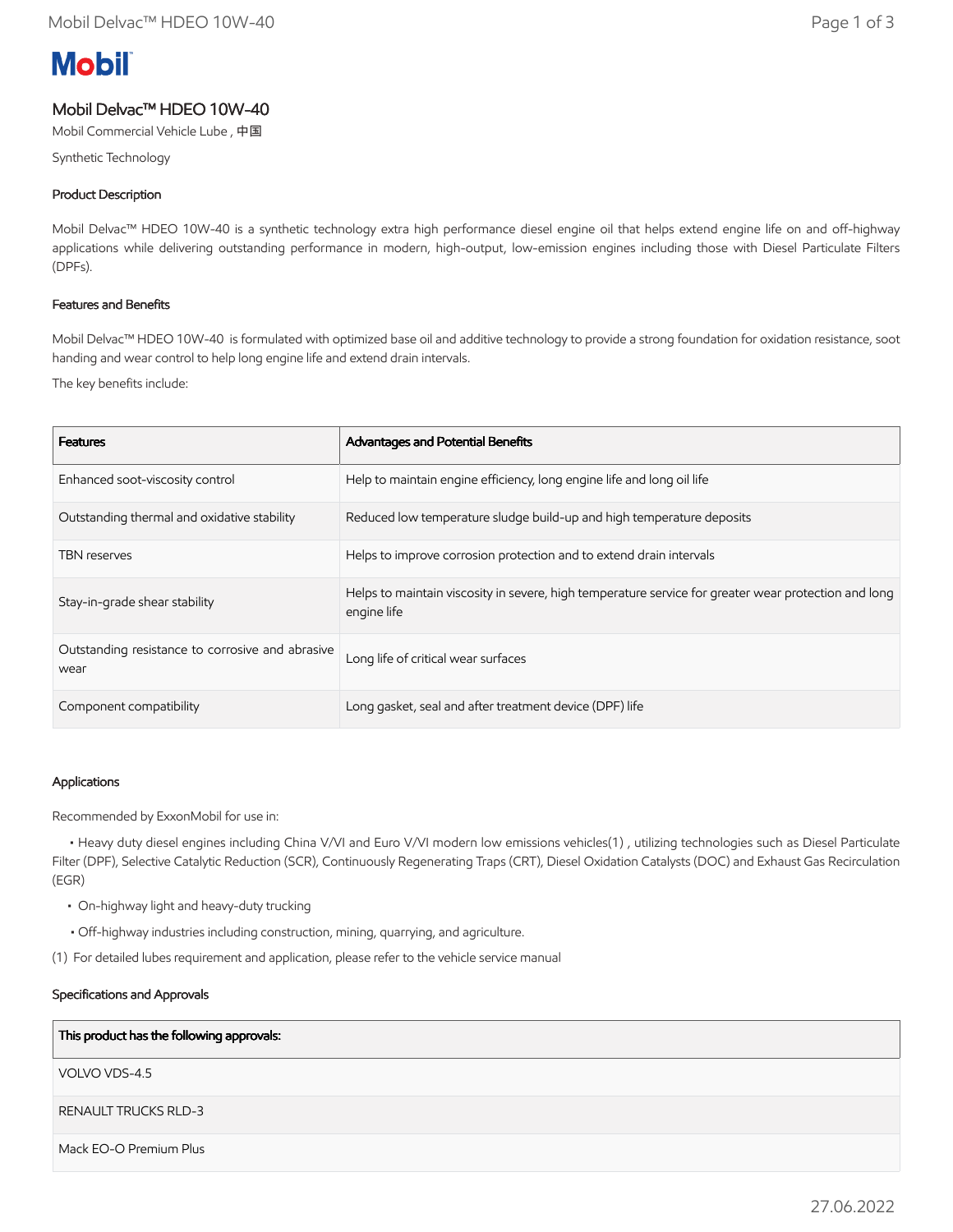## This product has the following approvals:

VOLVO VDS-4

MACK EOS-4.5

Mack EO-N Premium Plus 03

MACK EO-N Premium Plus 03

#### This product is recommended for use in applications requiring:

VOLVO VDS-2

| This product meets or exceeds the requirements of: |
|----------------------------------------------------|
| API CK-4                                           |
| Caterpillar ECF-3                                  |
| <b>CUMMINS CES 20086</b>                           |
| <b>CUMMINS CES 20081</b>                           |

#### Properties and Specifications

| Property                                      |            |
|-----------------------------------------------|------------|
| Grade                                         | SAE 10W-40 |
| Ash, Sulfated, mass%, ASTM D874               | 0.9        |
| Density @ 15 C, g/ml, ASTM D1298              | 0.869      |
| Flash Point, Cleveland Open Cup, °C, ASTM D92 | 232        |
| Kinematic Viscosity @ 100 C, mm2/s, ASTM D445 | 14.4       |
| Viscosity Index, ASTM D2270                   | 152        |
| Total Base Number, mgKOH/g, ASTM D2896        | 10         |
| Pour Point, °C, ASTM D97                      | $-36$      |
| Kinematic Viscosity @ 40 C, mm2/s, ASTM D445  | 97.7       |

#### Health and safety

Health and Safety recommendations for this product can be found on the Material Safety Data Sheet (MSDS) @ [http://www.msds.exxonmobil.com/psims](http://www.msds.exxonmobil.com/psims/psims.aspx) /psims.aspx

All trademarks used herein are trademarks or registered trademarks of Exxon Mobil Corporation or one of its subsidiaries unless indicated otherwise.

07-2021 ExxonMobil (China) Investment Co. Ltd